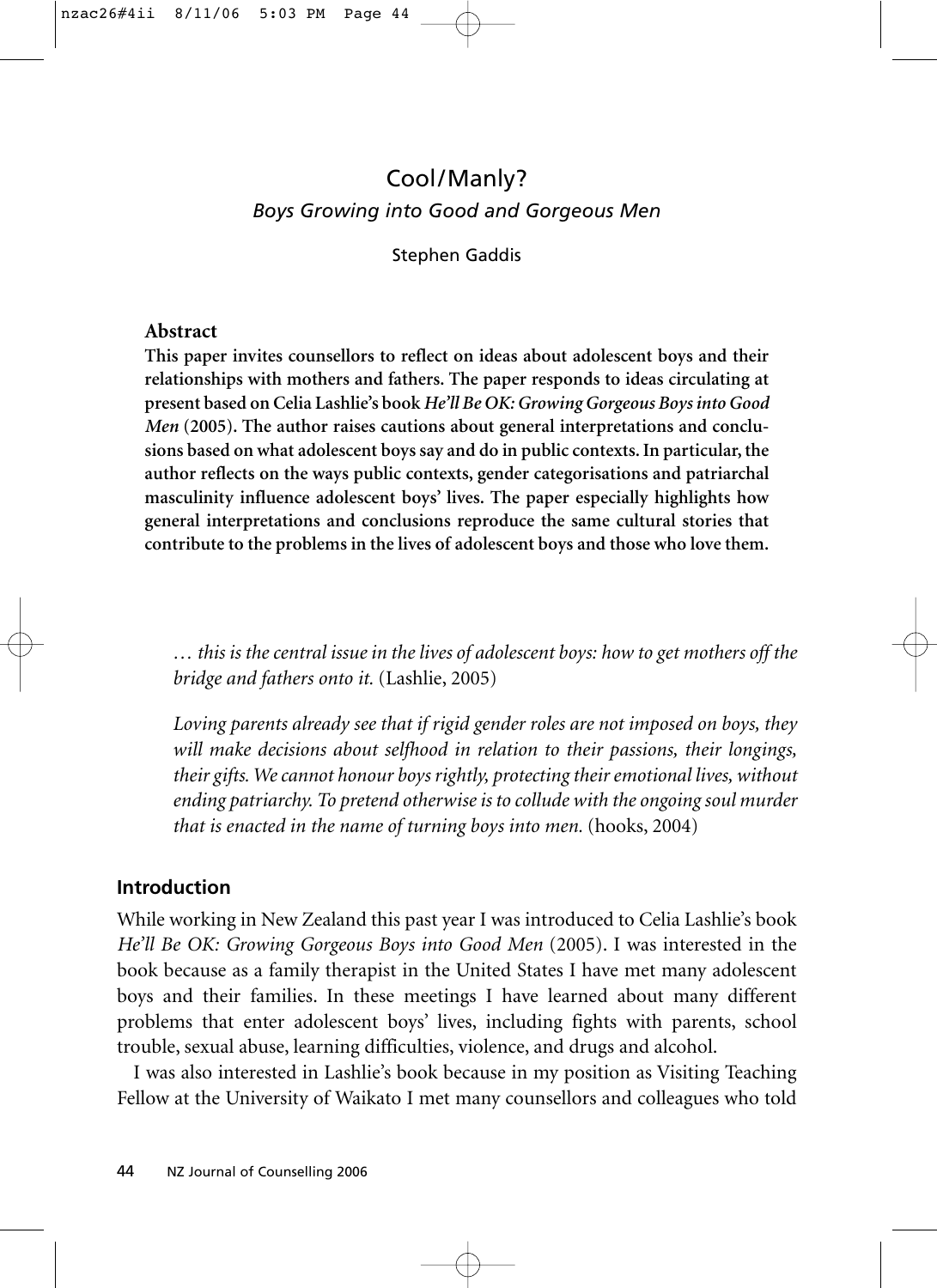me about the widespread popularity of the book. As I read *He'll Be OK*, my interest turned to concern about how readers might take up some of the book's ideas and draw certain conclusions about adolescent boys. My concern moved me to write about adolescent boys' experiences in light of some of the book's main themes. I offer here reflections on adolescent boys that counsellors may find useful whether or not they have read *He'll Be OK*.

Lashlie (2005) is passionate about helping boys in New Zealand make it through adolescence without ending up in jail, in a car accident, or committing suicide. She interviewed boys in 180 classes about their lives, in 25 boys' secondary schools. Her challenge was to gain a better understanding of what helps boys successfully cross the 'bridge' of adolescence on their way to becoming good men.

Reading *He'll Be OK*, my sense was that the book promotes the idea that adolescent boys need adult men in their lives, and need women to stand off to the side. I fear readers might conclude that women either interfere with or have no significant role to play during adolescent boys' development, and that men innately know how to help adolescent boys become 'good men'. The following quotes from the book are examples of statements that left me with these fears.

*I also want to suggest to women, in particular mothers, that, consciously or unconsciously, they're preventing men from using their talents in raising their boys. (*p. 13)

*The bulk of what now needs to be done is men's work and men must be allowed to get on with it. And get on with it they will, if we women have the courage and the willingness to stand back and allow them to do so.* (p. 33)

*As part of his adolescent journey, a boy will need to pull away both from his mother and from women in general while he gets his head around the changes occurring in his body and his life.* (p. 157)

I worry that *He'll Be OK* will lead readers to conclude that mothers are the problem and men the solution when it comes to helping adolescent boys become good men. If the book is read this way, I think the conclusions are far too simplistic, general, and dangerous.

In this paper, I wish to contribute reflections that challenge these possible conclusions. I first address how interviews in public contexts influence what boys say and do. I then describe how not accounting for the influence of this public context can reproduce dominant (patriarchal) expectations that currently affect adolescent boys' lives. I go on to problematise conclusions based on assumptions about innate gender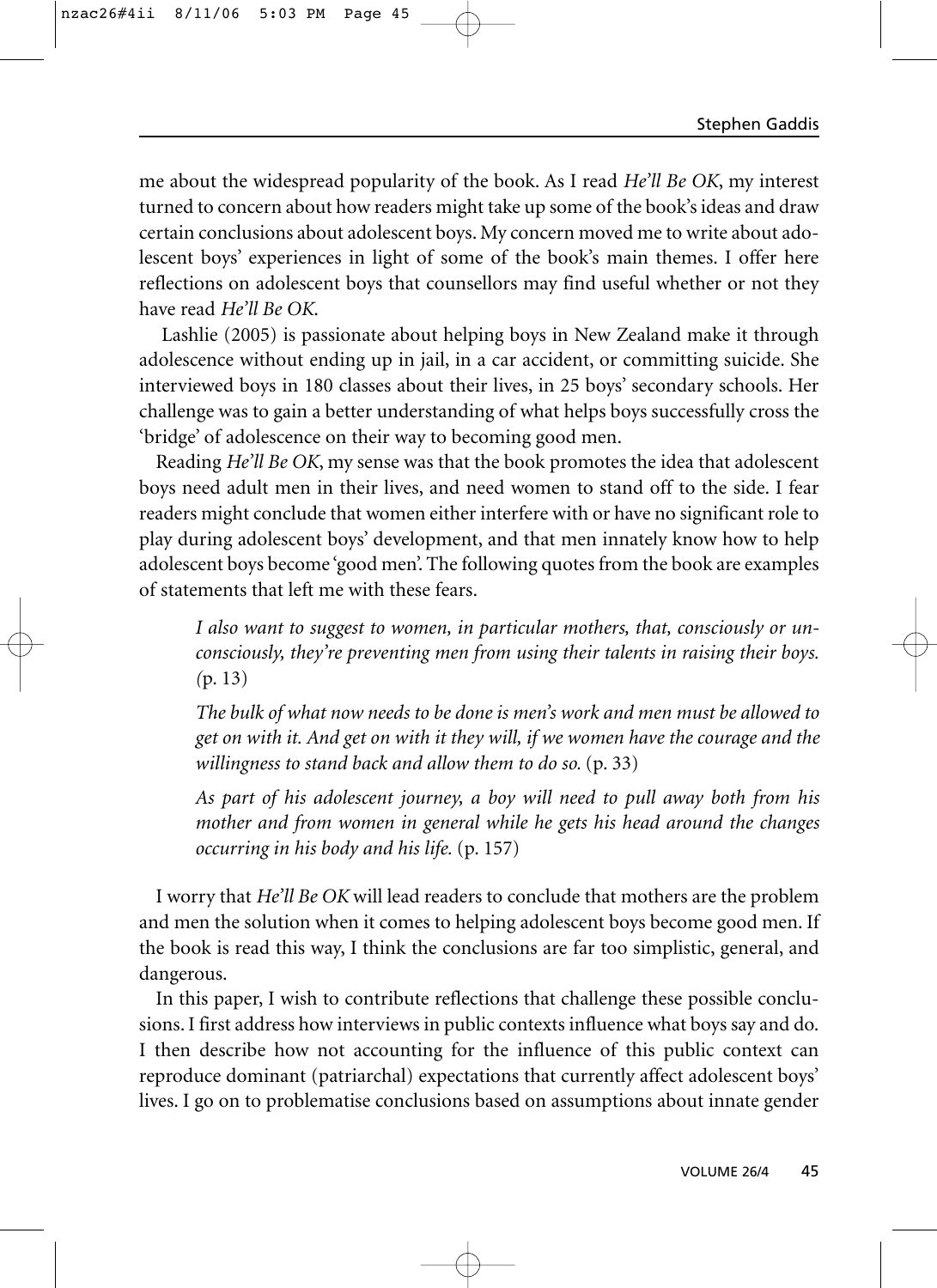differences. Finally, I share how reproducing patriarchal expectations is problematic for adolescent boys, mothers and women, and fathers and men (hooks, 2004).

My purpose in writing is to join Lashlie (2005) and others (Anderson & Accomando, 2002; McLean et al., 1996) in an ongoing dialogue about ways adolescent boys in New Zealand and elsewhere can become good men. I strongly appreciate Lashlie's call for men to become more involved in adolescent boys' lives and for women to reflect on how they are relating with them. She clearly cares about what is best for adolescent boys and the experiences of those who love them.

However, one of the points I most want to emphasise in this paper is how critical it is to examine how we make sense of and present knowledge. Without such an examination, unintended effects can emerge in spite of good intentions. Even with careful consideration, we may be producing effects that we did not anticipate. This paper picks up some of the effects that emerge from Lashlie's conclusions, despite her intentions.

### **Expressions in public contexts**

Lashlie (2005) talked to adolescent boys in groups in their classrooms. She intentionally did not use a pre-written survey or ask prescribed questions.

*I deliberately focused on keeping things as relaxed and informal as possible, so there were not set questions to work through, just a series of topics I was keen to explore, including sex, alcohol, drugs, peer relationships, parental control and future pathways.* (p. 27)

Without understanding the influence of this public group context, Lashlie seems to think that what was said reflects general truths about adolescent boys' experiences. The following statements illustrate some of her summaries based on what the boys said and did.

*Demonstrating their innate pragmatism, as they often did, the boys regularly commented that one of the main benefits of not having to worry about, for example, applying hair gel each morning was being able to spend an additional ten minutes in bed.* (p. 40)

*Maleness is about connection, about linkages to the past that show the pathways to the future, and it is about excellence, striving to be successful in order to honour those who have gone before. It is about loyalty and hard work and belonging. (p. 51)*

*For the vast majority of boys, sport is an integral part of the journey to manhood both because of its competitive nature and because it can give them a sense of being a part of something bigger than themselves.* (p. 51)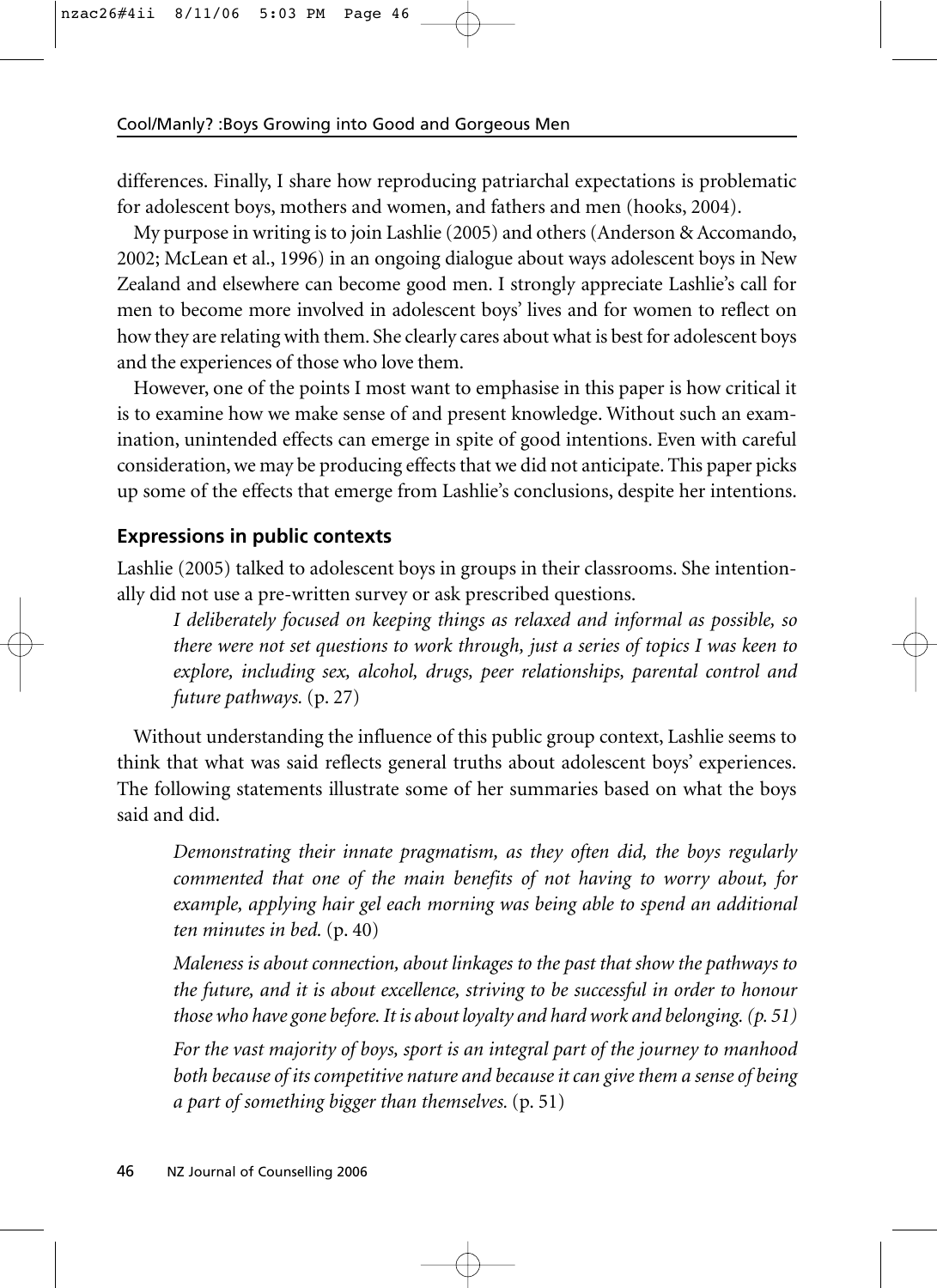Rather than reflecting truths about adolescence, I suggest these quotes show that boys know what is culturally acceptable for them to say among peers. It is not a risk for boys to say they like sleeping in, striving for excellence, and sports and competition. This is what the dominant culture positions them to say. These public performances do not capture the personal and private stories of individual boys' lived experiences.

My experience is that adolescent boys are not usually forthcoming with what they privately think and feel. I am trying to imagine what I would have done in high school if I was asked in class questions about girls, drinking, and so on. I would have said what I knew was acceptable to say, or I would have kept quiet. It is unlikely I would have shared my private experiences of fear, sadness, loneliness, anger, insecurity and confusion, which, in fact, strongly affected me at times in my adolescence.

What might not have been said to Lashlie in public? I doubt a boy who is mostly picked last for sports teams would have expressed how that felt to him. I doubt a boy who is gay and has not come out would have shared his personal experiences of living in a homophobic environment. I do not think a boy who has experienced the negative effects of racism would have shared how much hurt he has experienced. I cannot imagine a boy suffering daily practices of bullying would have talked about being stalked and having to hide in hallways.

During my own adolescence, I attended four different secondary schools. I spent two years at a private Catholic boys' school and two years at co-educational public schools. At the time, I wanted people to like me. I wanted to figure out how to make and keep friends. I paid close attention to what was 'cool' and what was 'not cool'. If someone had asked me questions in a group setting, I would have been quite aware of and influenced by what others were saying and what I imagined they were thinking. Most of what I privately experienced during my adolescence was unspoken and not known publicly. If someone came to my dorm room, instead of the classroom, and asked me some of the same questions in private, I may have offered different responses.

My work as a family therapist also leads me to believe that adolescent boys present themselves in public in ways that are often at odds with their private experiences. Tim was a star lacrosse player at high school, with two older brothers who attended the same school.<sup>1</sup> He was very popular and got on well with both boys and girls. He was also extremely successful and committed as a student. His mother and father worked hard to respond to him in caring, skilful and loving ways. What was not publicly known was that he also had a very problematic relationship with anxiety.

Tim came to counselling because he could no longer attend school without feeling terrified that he was going to defecate before making it to the toilet. However, when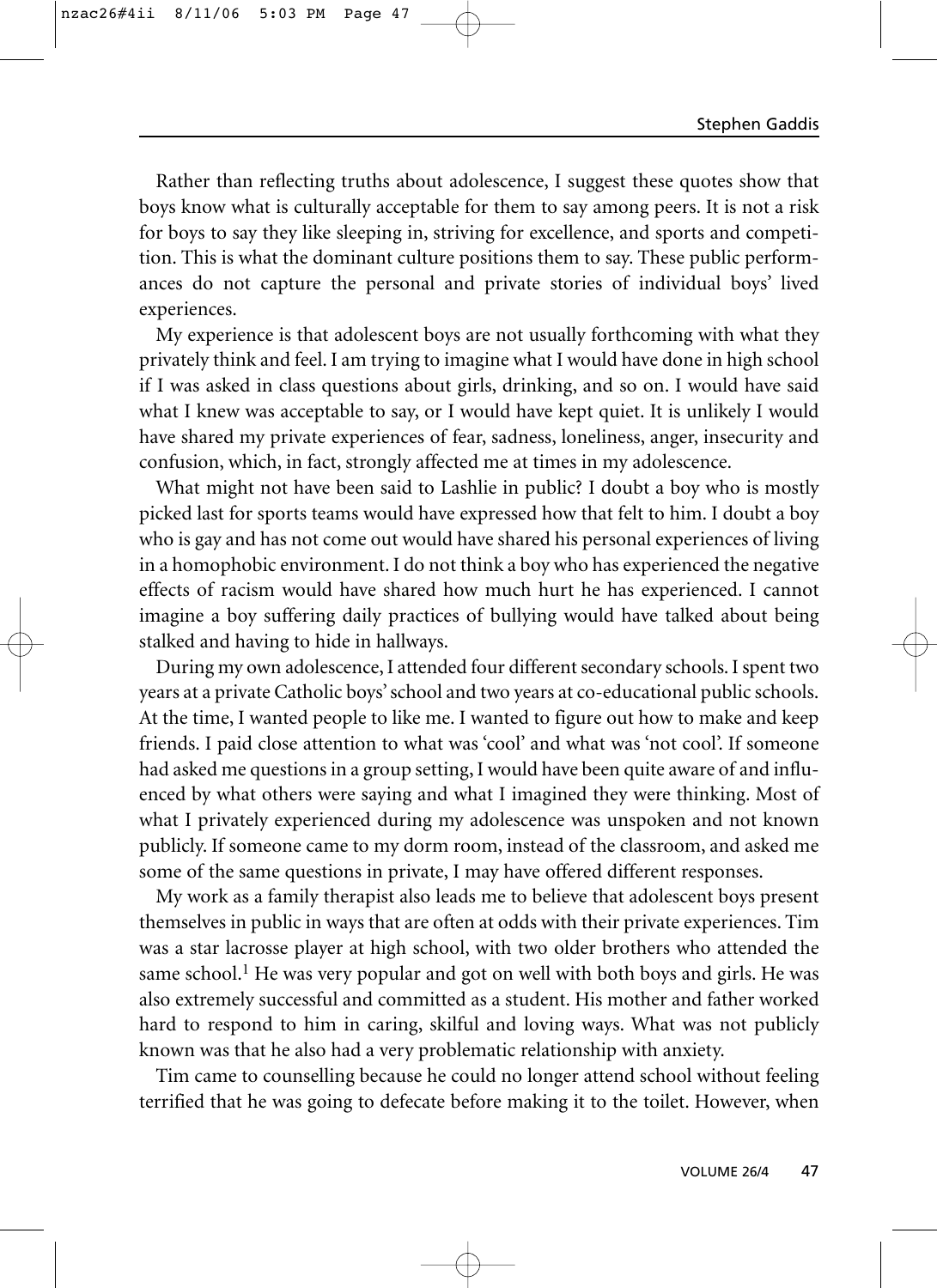he missed school because of anxiety, the story he told his brothers, friends and teachers was that school was boring and he did not really care about attending. Privately, Tim was suffering in the grips of a very different story, which he did not feel safe sharing.

Why did he not feel safe? I believe for similar reasons I did not feel safe when I was an adolescent. Currently there is not room for anxiety or differences in boys' culture, and boys know it. Most boys, even those with strongly held personally different views, know how to say what is necessary in public or to keep silent to prevent immediate and/or delayed reprisal. What the boys said to Lashlie demonstrates their knowledge of the dominant culture and their ability to put this knowledge into practice.

What do you imagine might have happened if Tim's experience with anxiety had become known at his high school? How do you imagine his peers might have treated Tim if they found out? What kinds of things might they have said about the kind of person Tim is? Do you imagine these responses would have had real effects on Tim's life? Do you think his peers' responses would be likely to increase, decrease or leave Tim's experience of anxiety unchanged?

My first caution, then, is about the uncritical application of the findings that Lashlie (2005) reports. These findings were produced in a group situation that made it much more possible for boys to share some things rather than others. The group context made it likely the boys would say things that would meet with adolescent boys' public approval and support, and unlikely boys would make statements that would risk exclusion from the group. Thus, it is the uncritical process of not taking account of the context of the research interviews to which I wish to draw attention.

## **Reproducing patriarchal culture**

I have argued thus far that cultural expectations produce what is said and done in public contexts. Patriarchal expectations shape boys' impressions of what counts as 'cool' and 'not cool'. What is important here is the relationship between what is considered 'cool' for adolescent boys and dominant ideas about masculinity, which influence what boys say and do. To refer to this relationship, I use the term cool/manly.

It is cool/manly, for example, to talk about girls as sexual objects (Stoltenberg, 1989) because boys believe doing so will be received well by their peers. These performances of patriarchal masculinity were evident in Lashlie's reports of what the boys said to her.

*Almost all boys I spoke to mentioned close female friends within their immediate peer group, often referred to as 'chick-mates'. The discussion about how a girl*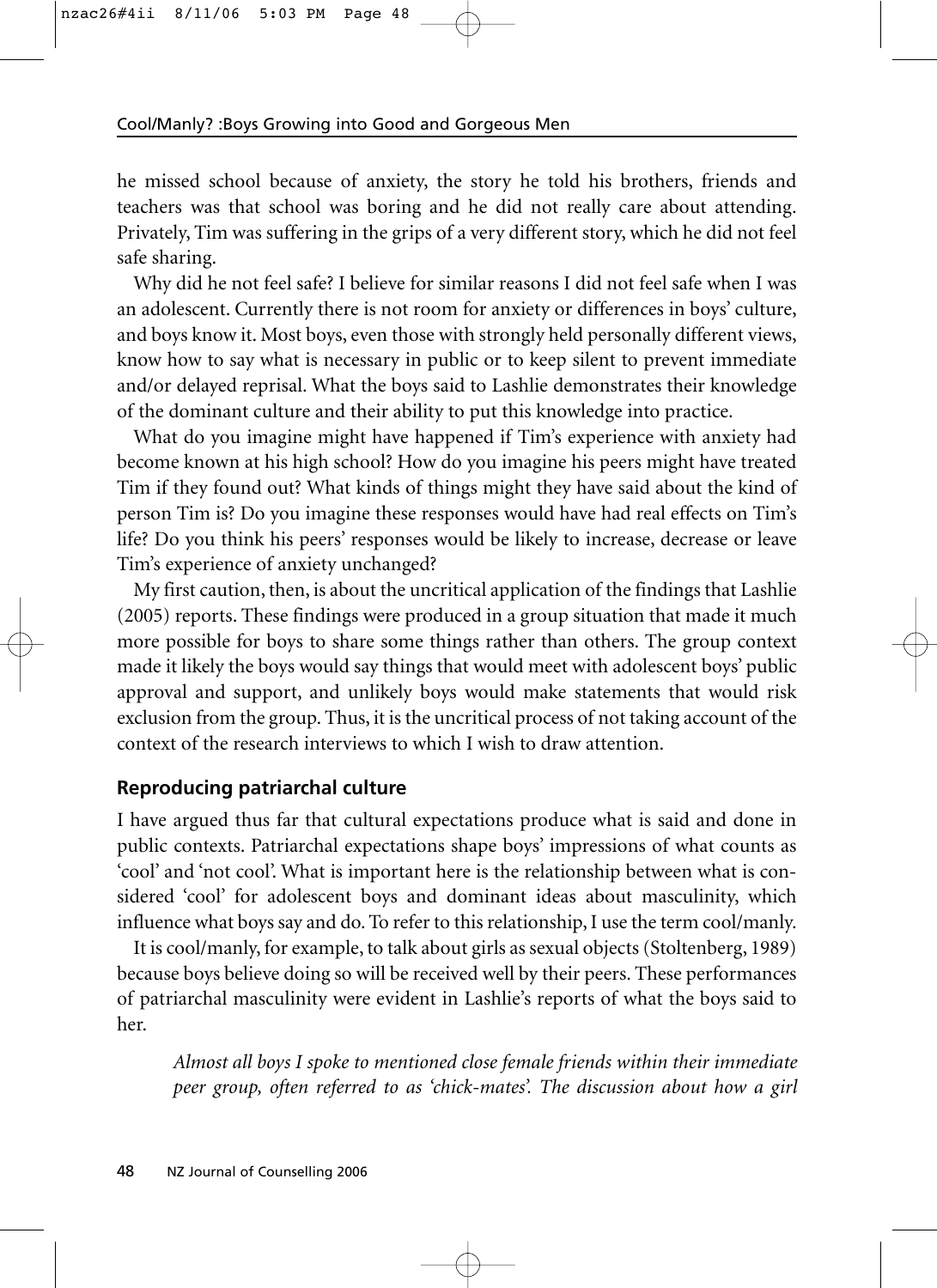*became a chick-mate, given that the students had previously agreed they viewed all girls of their age as potential sexual conquests, was always entertaining. The most common explanation being 'she said no'.* (pp. 109–110)

All categories that supposedly define patriarchal masculinity are generally considered 'cool/manly'. For example, adolescent boys who are skilled athletes, show no fear, and are highly competitive are considered more cool/manly. On the other hand, adolescent boys who show interest in learning, express fear, and emphasise cooperation are considered less cool/manly. Cool/manly categories, and many others like them, are so common and accepted that they habitually shape what happens between people (and within a person) without reflection or critique.

When boys' performances in public are talked about as if they reflect truths about adolescence, then patriarchal masculinity is reproduced. The net effect of accepting public performances of cool/manly as truths about what it means to be an adolescent boy is that expressions that do not fit with what counts as cool/manly continue to be marginalised. Referring to the dominant culture in the United States, and its patriarchal influence, Terence Real (2002) stated, 'We live in an anti-relational, vulnerabilitydespising culture, one that not only fails to nurture the skills of connection but actively fears them.'

Relevant to this argument are the conclusions written up in a recent international literature review on adolescent boys' health and development.

*A national survey of adolescent males age 15–19 in the U.S. found that beliefs about manhood emerged as the strongest predictor of risk-taking behaviours: young men who adhered to traditional views of manhood were more likely to report substance use, violence, and delinquency, and unsafe sexual practices (Courtenay, 1998). Pleck (1995) asserts that violating gender norms has significant mental health consequences for men – ridicule, family pressure, and social sanctions – and that a significant proportion of males feel stress as a result of not being able to live up to the norms of 'true manhood.'* (Barker, 2000, p. 20)

The problem, then, is with dominant ideas about masculinity, because conforming and not conforming both put boys at risk. We saw the problematic effects for Tim of the dominant prescriptions of masculinity even though he appeared publicly to have met them. James, however, was systematically mistreated because he did not fit with what is considered cool/manly.

James experienced loneliness, wanted a girlfriend, enjoyed playing computer games, and was not particularly athletic. He belonged to a group of kids categorised as 'nerds'.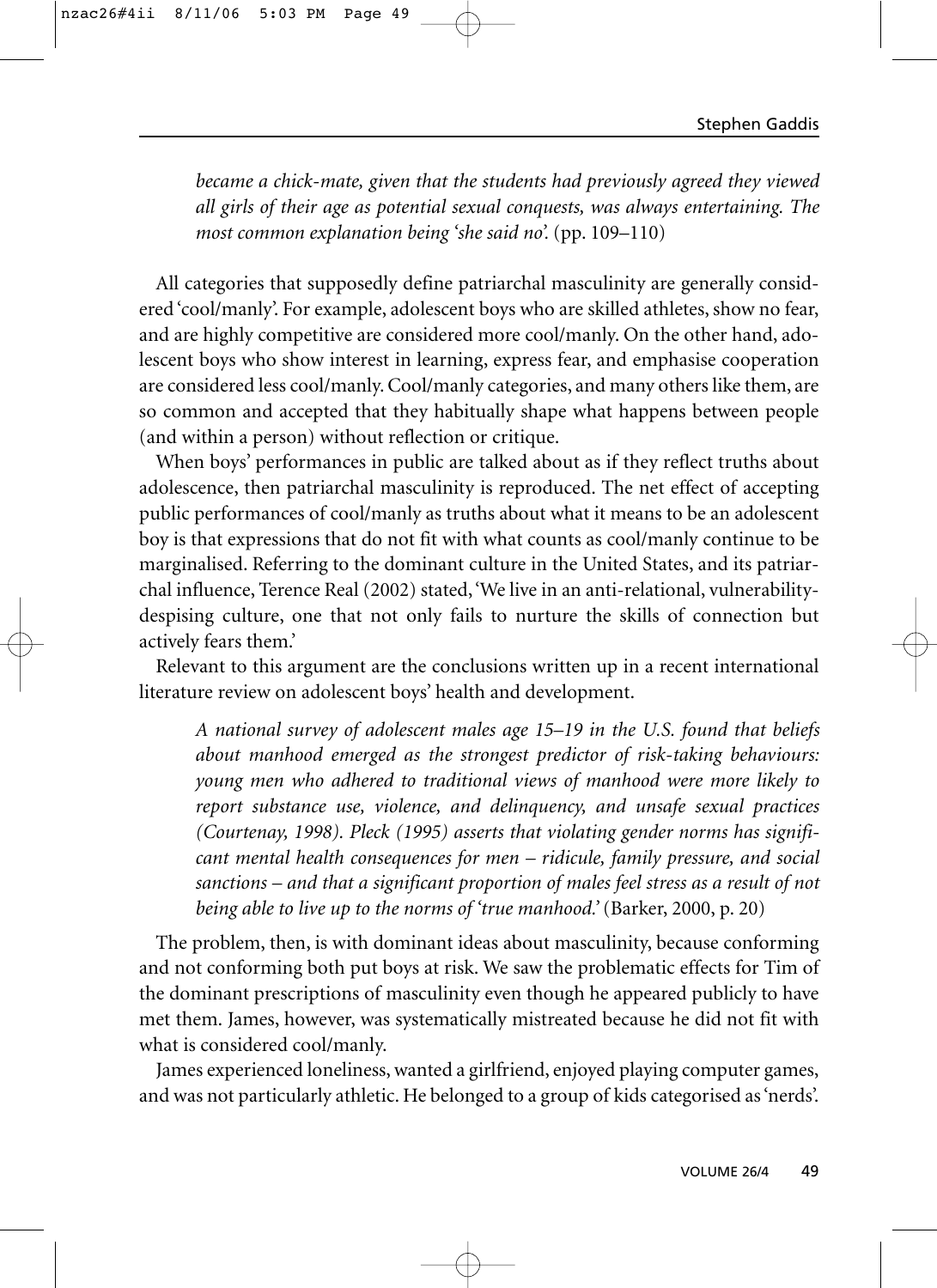When I met him, he was seriously thinking about killing himself. Talking with James, I learned he had gone to some rather amazing extremes to respond to his belief that he was 'less of a man' at his high school. He realised he was very attracted to some of the most popular white girls, and had a strong and wise knowledge that it was unlikely these girls would be interested in him since he was black, not a 'jock', and did not look like the 'All-American (white) Boy'.

James tried out for the football (gridiron) team. In spite of regular humiliations, he persevered throughout the entire season. He did not improve as a player and was physically quite battered. He became 'the kid' that everyone on the team picked on, and they carried it into classrooms with ongoing public humiliations. Even though this experience did not improve his position in the world of white cool/manly, he tried another sport only to receive similar treatment.

It disturbed me greatly to learn from James that many coaches, teachers and other adults witnessed this behaviour without responding. The idea 'boys will be boys' blinded the adults because from that perspective what was happening was considered normal. The effect was that no one in James' life suspected his distress. He kept his pain and desperation very private, as a cool/manly person is expected to do. James did some tremendous personal gymnastics to try and become a person who could be treated with respect and kindness.

Carrying with me stories of Tim, James, and many other adolescent boys, I cannot help but ask about the kinds of personal gymnastics some of the boys in Lashlie's classroom conversations might have been called into. Uncritical acceptance of the boys' public performances as truths about adolescent boys supports and maintains dominant patriarchal culture and thus contributes to its ongoing reproduction.

My second caution then is that accepting boys' public performance as general truths, independent of patriarchal culture, serves to sustain the status quo. As this section has shown, sustaining the status quo is not in the best interest of boys and their personal journeys to becoming good men. The problems that affect young men's lives, the public risk-taking and the private suffering, are supported through the taken-forgranted constructions and habitual reproductions of cultural norms around what it means to be cool/manly.

## **Problematising gender categories**

On the basis of these cautions, it is critical to explore how gender influences lives. Gender analysis is most useful when absolutes are challenged so that new possibilities can emerge for the acceptance of diverse ways of living and relating. New possibilities for boys and men can emerge only by destabilising dominant practices of cool/manly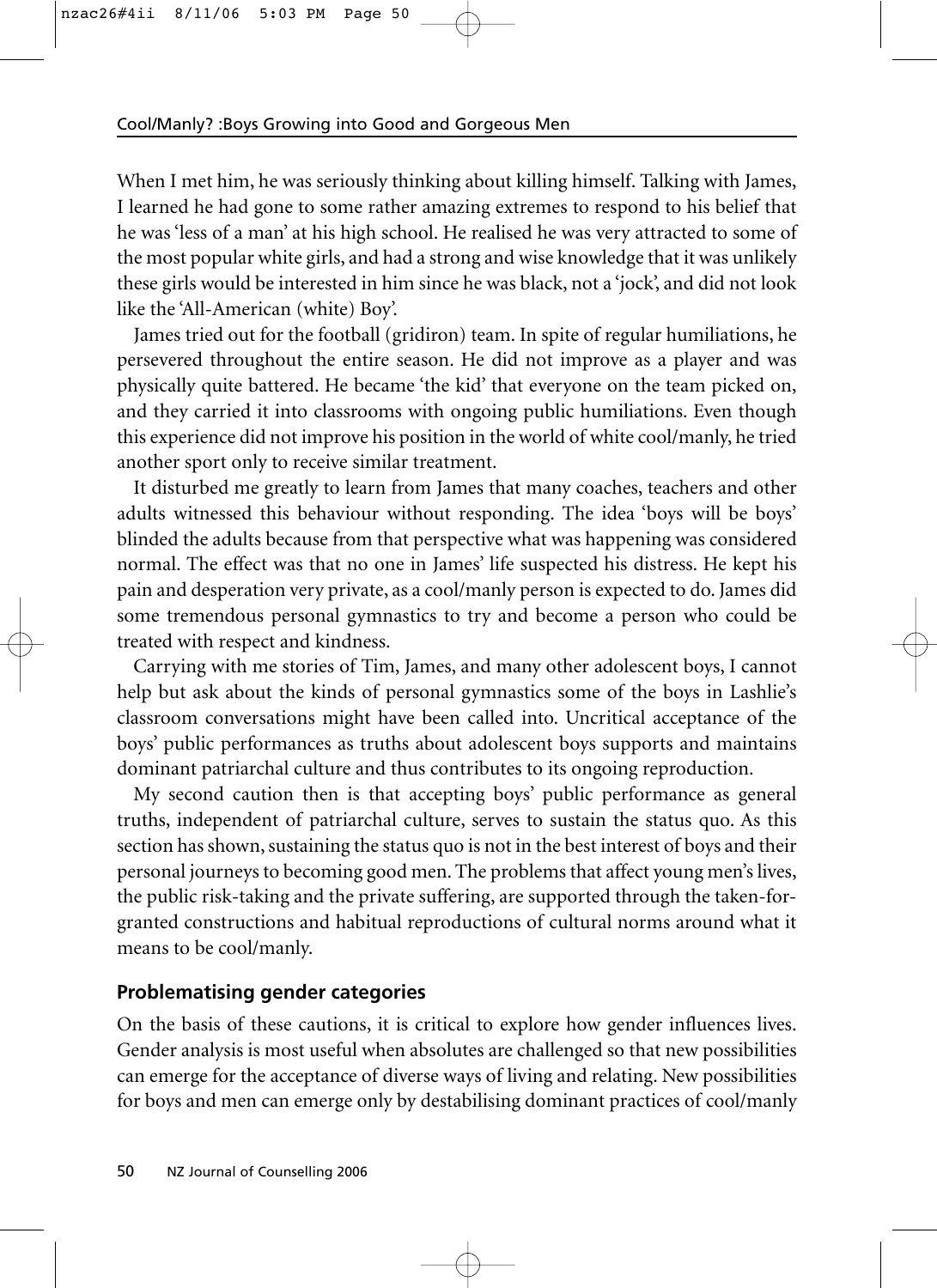behaviour. We also need to destabilise absolutes that distinguish men from women, masculine from feminine, and male from female, since these serve to reify and solidify the narrow perspectives that already exist.

A third caution, then, is related to Lashlie's conclusions based on supposedly innate gender differences.

*I received my first real lesson about the real differences between the genders: men are silent because they are thinking. The foremost difference between men and women is that we women think and talk at the same time.* (p. 21)

*There is no doubt in my mind that men do things differently … I've learned that silence on a woman's part can often allow the communication channel between an adult man and an adolescent boy to operate more effectively than it does when a woman interrupts the transmission, as we are often wont to do.* (p. 39)

*I've decided that the ability to cut to the chase, to focus on the actual issue rather than on all the associated matters we women might be aware of and seek to consider and manage, is an inherently male trait. We women seem to move in a circle, expanding its edges as we move and drawing in more and more 'stuff'. Men move in a straight line, often ignoring everything that's off to the sides as they focus on what needs to be done.* (p. 59)

These statements include many assumptions about innate gender differences. Yet my own experience is that both men and women are capable of talking without thinking, thinking without talking, and talking to think. I have experiences that do not fit with Lashlie's conclusion in the second quote; I have witnessed both men and women being silent or 'interrupting transmissions'. I have also seen both men and women 'cut to the chase'. Perhaps even more importantly, I think defining what is an 'actual issue' is a negotiable undertaking and not one that is predetermined on male terms, as Lashlie implies.

Rather than dividing ways of being according to innate gender categories, it is relationship skills that need attention. The skills that go into relating in ways that support what is unique and most precious to a person are not innate, but learned. Many adolescent boys suffer greatly and unnecessarily when relationship skills are tied to gender absolutes. Too much energy goes into reproducing dominant culture prescriptions and categories of gender.

Too little energy is invested in learning the skills of relating that make it possible for individual boys to connect to and live by their personal hopes, values, dreams and intentions, without having to demonstrate cultural prescriptions of gender. Without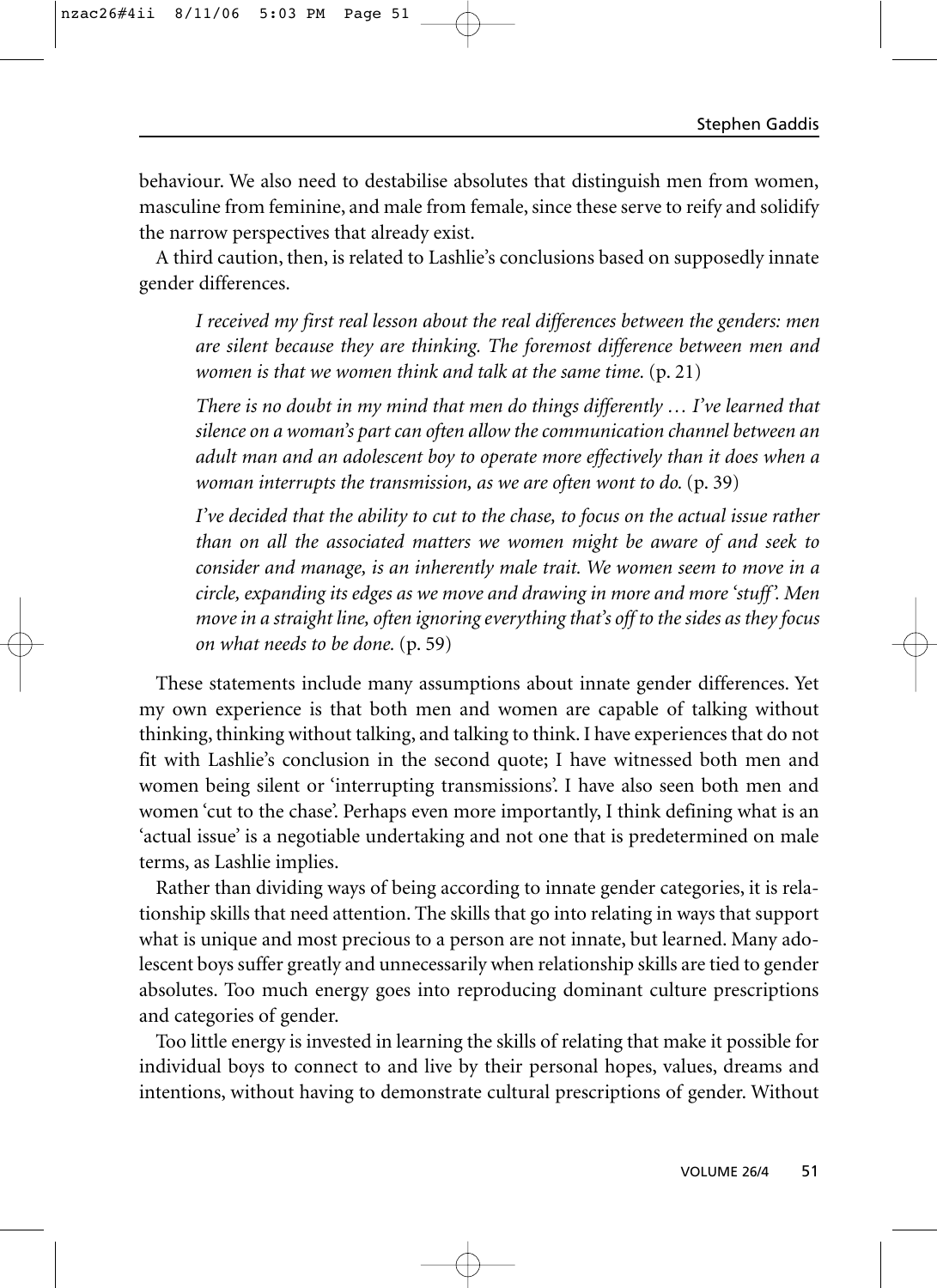these relational supports, boys are left to line their lives up according to cultural expectations like cool/manly ideas.

I am thinking now about my son, who has not yet reached adolescence, and my hopes for him as a father. I want him to have a sense of belonging and support for whatever may be precious to him. I want him to be celebrated as a full and equal member in the club of adolescent boys whatever his abilities or interests. I do not want looks, sexual orientation, athletic skill, gender, class, ethnicity or other social categories to determine membership qualification or status.

Rather, I want how he relates to people to shape his life. When he relates to people in ways that are respectful, caring and accountable for his actions, I want him to learn about the positive effects of doing so. I want his kind actions to be supported. When he relates to people in demeaning and devaluing ways, I want him to learn about the negative effects this has on him and others.

To summarise thus far, I have argued that the public context of Lashlie's interviews likely influenced what the boys said. I have expressed how missing this contextual influence, and concluding that public performances reflect general truths, reproduces patriarchal expectations that currently shape what boys think they should do and say. Next, I questioned dividing gender into distinct categories according to supposedly innate truths. I go on now to consider how Lashlie's distinguishing can affect relationships between adolescent boys and mothers and women.

#### **Mothers and women**

*I have a message for mothers, a message from your sons. When I asked the boys what I could tell their mothers on their behalf, the answer was simple and very clear: 'Chill out.'* (Lashlie, 2005, p. 151)

This message alarms me. I have had many personal and professional experiences that let me know mothers can relate to their sons in ways that range from not helpful to abusive. I support a call for mothers, and fathers, to critique how they relate with adolescent boys. However, in my life it was primarily women, not men, who stood by me in my most difficult times and who helped me feel like I mattered, had value, and had a purpose.

I am concerned about what might have happened for me if these women had accepted the idea that what boys need most are more male role models and less female involvement. If the women in my life believed they should have been peripheral, they might have spent more energy searching for male role models than offering their skill and knowledge to guide me on my life's journey.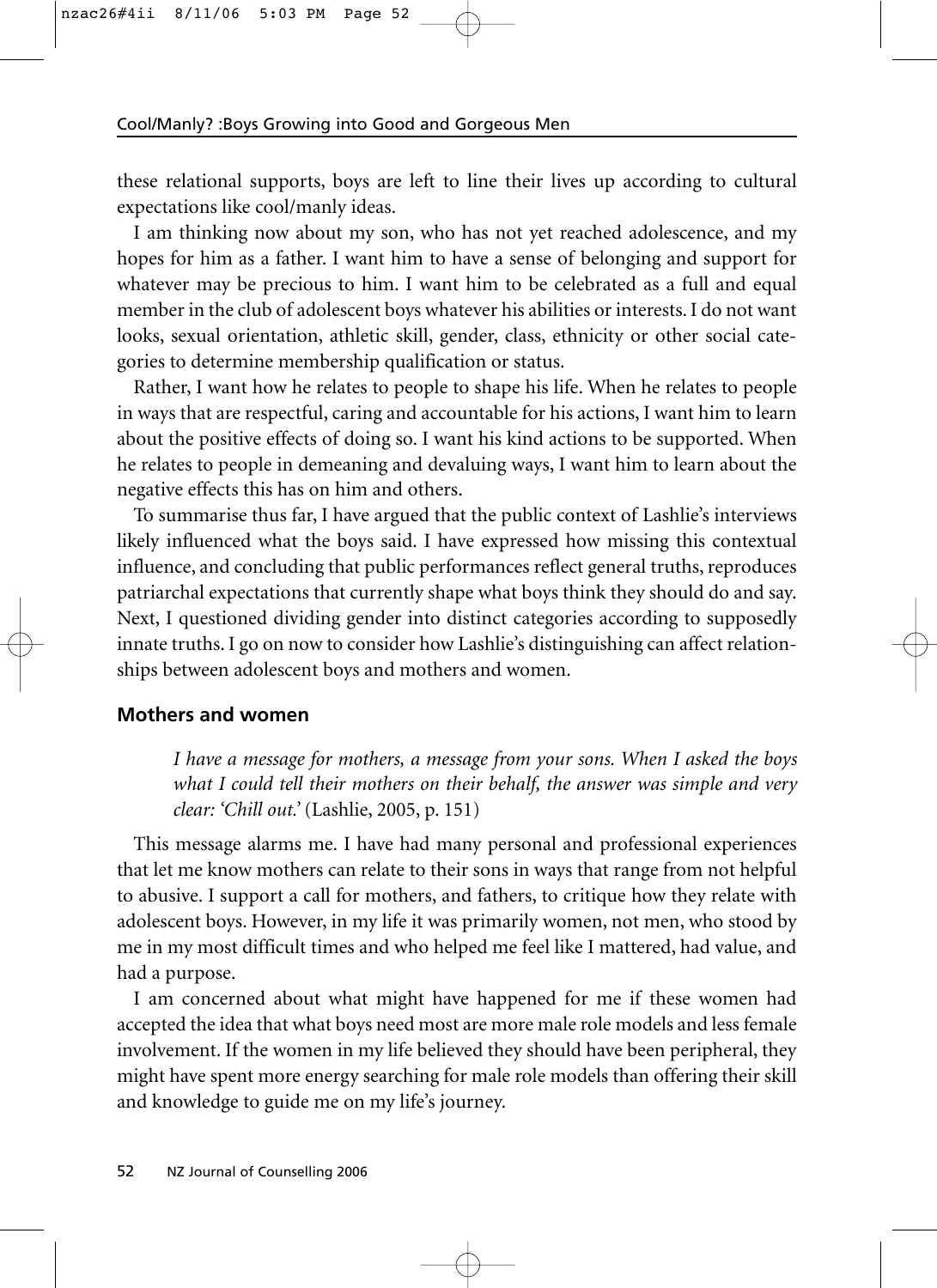I cannot imagine where I would be today without the primary support I received from my mother, my grandmother, girlfriends, a friend's mother, certain teachers, one therapist in particular, and others. I had some support from men, but male support was not central. It was the women in my life who showed me how I most wish to relate to my self, others, and the world in general. This knowledge forms the basis for what is most important to me as a man today, and I am grateful.

Though it was mostly women in my life who related to me in helpful ways, I do not believe it was because of their gender. Rather, I believe it had to do with their knowledge and skills of relating that made the difference, and these knowledges and skills are not innate.

As I thought about the role that women and mothers can and do play in the lives of adolescent boys, I thought I might talk with some people who know New Zealand culture much better than I do. As part of an on-line discussion, I asked some graduate students to reflect on whether they knew about this book, and any effects it had. One woman wrote:

*Firstly, I liked the idea of talking about gorgeous boys and good men. I think my boys are gorgeous and I have the hope they will be good men. As I read, I felt a rising sense of trouble in my stomach which had me questioning what I was doing in my relationships with not only my children but my partner. We hadn't had these conversations about when I would step off, and my partner would step on!!!!! And how would I get him to 'step on' in ways that were talked of in the book if he hadn't read it. How did that work? I worried there wasn't enough man stuff happening!! But I couldn't imagine what kind of man stuff this might be either. I noticed my friend and his teenage son went hunting together and hanging out with other 'hunters'. That didn't really fit in my family! I really did start to think I didn't know anything about men and boys, I lost sight of the relationships and paid too much attention to the suggestions in the book of what to do and what not to do, and I was doing this in spite of protesting the ideas at the same time.* (J.H., personal communication, 2006)

It is familiarity that tricks us into concluding that things are the way they seem, or the way authorities say they are. It is only when ideas are exposed as perspectives, not truths, that new possibilities emerge. My colleague Elmarie Kotzé introduced me to an example from Kaethe Weingarten's book *In A Mother's Voice* (1994). This example shows how we can go past what we usually think about relationships between mothers and adolescent boys. Weingarten recounts a time when she experienced anxiety on a plane as it was preparing to land. She was seated next to her adolescent son, Ben.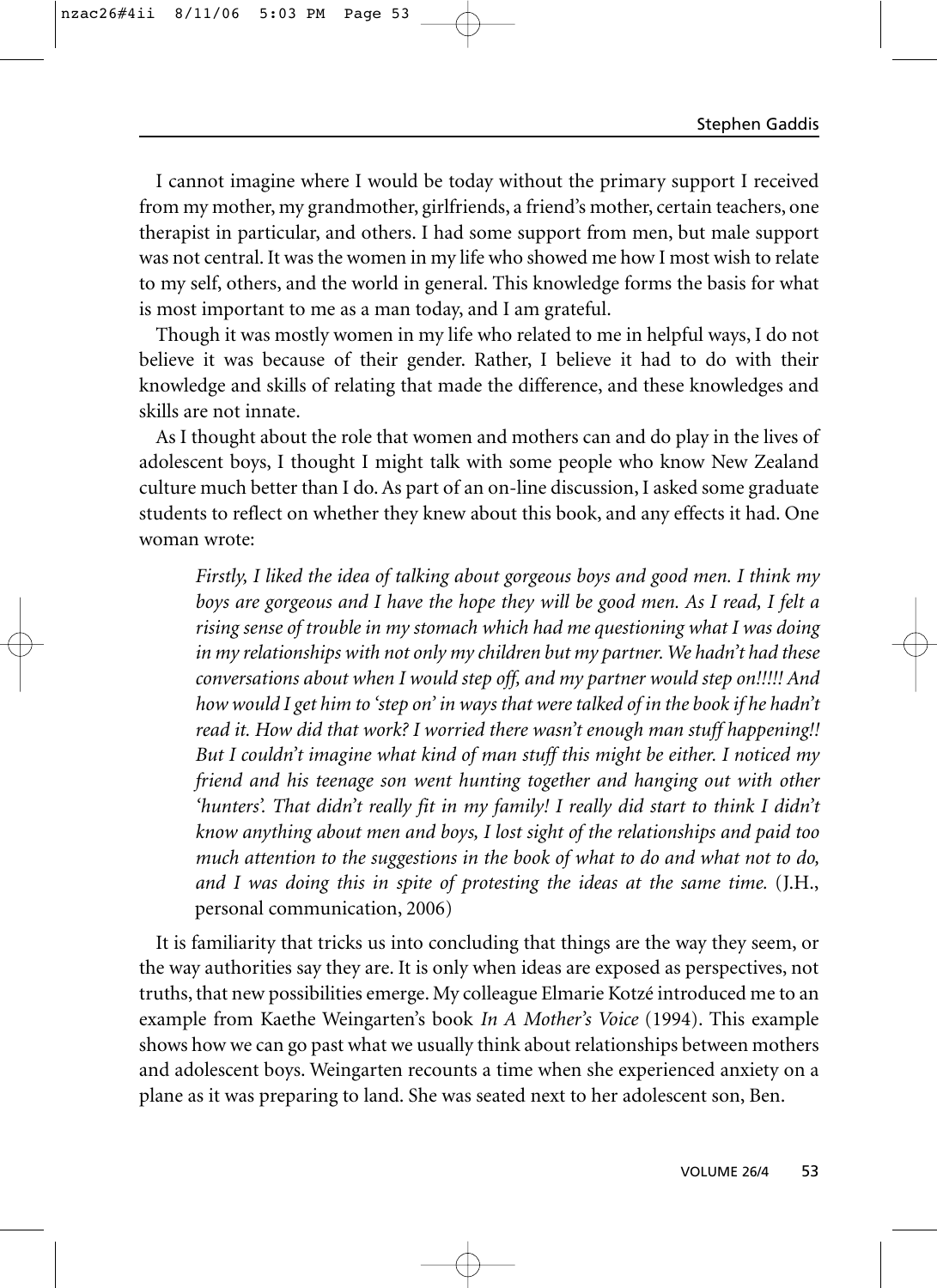*On impulse, I decided to treat Ben no differently than I would treat a friend. I wanted comfort and I wanted to believe that Ben could and would want to comfort me. I knew that the level of fear I was experiencing was nearly manageable; I could afford to risk asking Ben, not Hilary [her partner, sitting across the aisle], for help, and could handle it if Ben was unwilling to deal with me. I wanted to believe that in our ongoing loving relationship, I could ask something of my son that would reveal me intimately to him, even though our relationship hadn't felt particularly close in recent weeks and months.*

*I turned to Ben. 'I'm scared. Could you help me?'*

*At first he looked puzzled.*

*'How?' he said. 'What should I do?'*

*I took a deep breath and said, 'Think of all the times that Daddy and I have comforted you, especially when you were a little boy. You've got tons of memories there, somewhere.'*

*'Oh,' he said. He picked up my hand and laid it on my knee. He then began stroking it with his thumb, gently and continuously for the five minutes until we landed.*

*'Thank you,' I said. 'That made all the difference.'* (Weingarten, 1994, p. 164)

I delight in Weingarten's demonstration that there are no innate forces designed by nature that require adolescent boys and mothers to separate and lose intimacy.

If adolescence is a bridge, I find hope in mothers staying on the bridge and walking it with their sons. Sons who have these experiences, and mothers who share them – Ben and Kaethe and others – then show us how the problems that emerge between adolescent boys and their mothers are constructions of dominant patriarchal culture (hooks, 2004; Real, 2002). The span of the bridge is wide enough for mothers and fathers, and men and women, to accompany adolescent boys.

## **Men and fathers**

Lashlie's (2005) encouragement for men to join adolescent boys' on the bridge to responsible adulthood is a very important invitation. I hope men take up this call to action wholeheartedly. I am concerned, however, that readers of *He'll Be OK* might conclude that men innately know how to help adolescent boys become good men. My own experiences suggest otherwise.

I spent long periods of time during my adolescence living with only men. I lived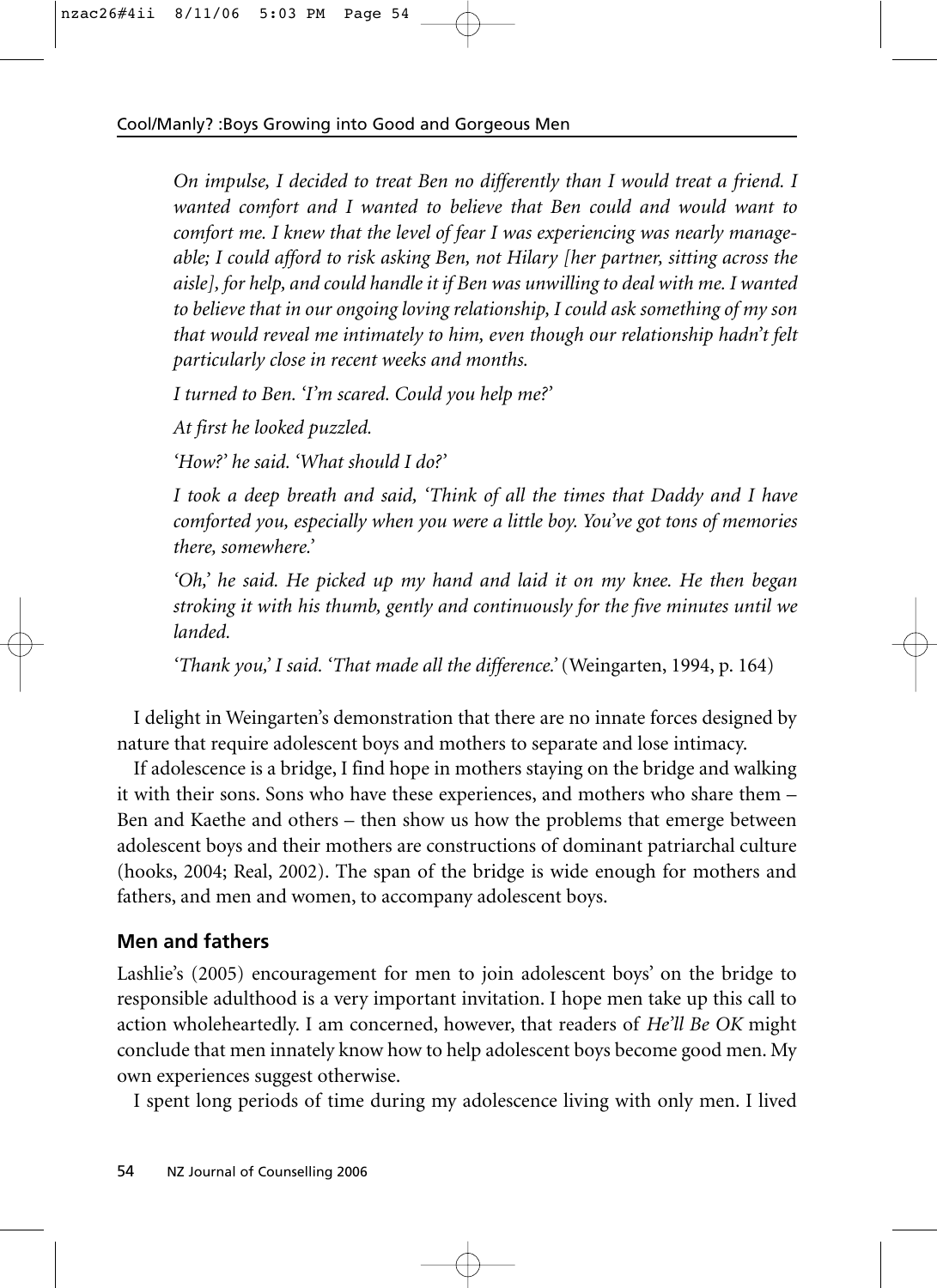alone with my father and then in dorms at a boys' school. It was not my experience that when women were absent men became available and knew how to help, guide and support me. In fact, it was in the company of men and other adolescent boys that I experienced some of the most lonely and painful periods of my life.

There were many men in my life throughout my adolescence, including my stepfather, uncles, teachers, counsellors, coaches, and so on. Many of these men could have stepped onto the bridge of my adolescence in ways that were helpful, but that was not my experience. I do not think these men did not care about me. On the contrary, I think they cared about me significantly. However, the knowledge and skills they used to relate to me were not helpful.

Mostly, the men in my life attempted to help me to manhood by 'toughening' me up, disciplining me, speaking in authoritarian ways, and generally engaging in practices of domination and coercion through threats and punishment. There were of course times when other ways of relating were attempted but they were not sustained, perhaps for lack of support and skill. It is not surprising to me that the men in my life lacked alternative relationship skills given the dominant patriarchal traditions that have shaped men's ways of thinking and being, and produced the toughening up practices they employ.

It is not whether men are on the bridge that matters. It is what they bring to accompanying boys on the journey that is critical. There are many men with relationship skills who support adolescent boys on their journeys to become good men. These skills go well beyond the limits of cool/manly practices of patriarchal culture. They go beyond those we witness in cultural images of men in the news and entertainment media. These skills and practices may be rendered invisible when the focus is on the gender of the adult rather than on the relationship the person offers a young man. Matt and Rick touched my heart:

I met with 15-year-old Matt whose father, Rick, returned home early from work while Matt was watching a documentary on sexual abuse. Rick sat down with Matt to watch the rest of the documentary. When it was finished, Rick said, 'This is a really important subject. I am sad that so many adults know how to trick and frighten kids so they can do these terrible things to them.'

'Yeah.'

'I've tried to keep you safe but I know I may not have been able to keep this from happening to you.'

'It didn't happen to me, but it happened to Ben.'

'Really? Has Ben had to keep it a secret?'

'Yeah, I'm the only one he's told.'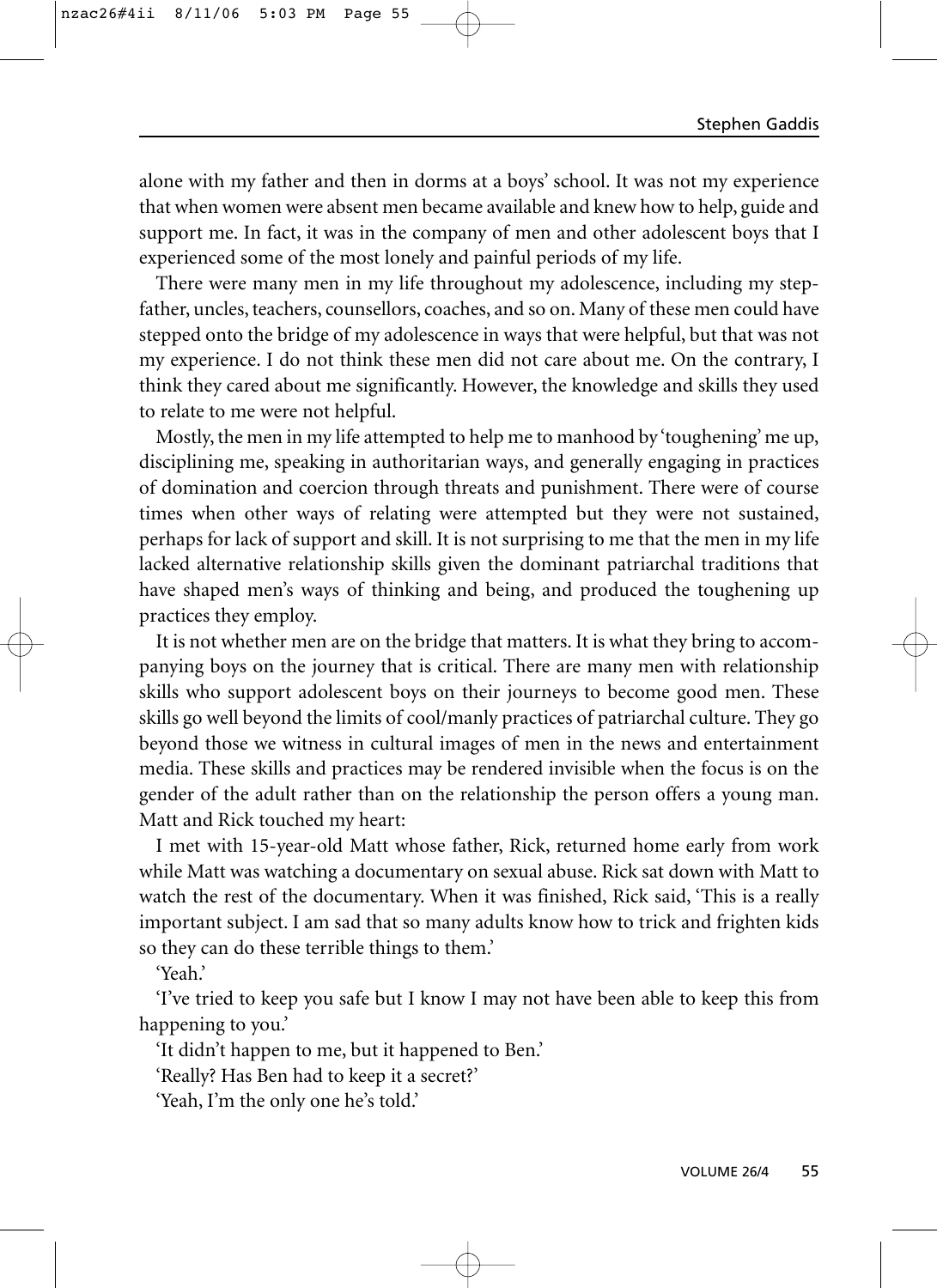'Why do you think he shared it with you?'

Long pause.

'Because he knows it wouldn't change our friendship.'

'Do you think he keeps it a secret because of how people will treat him if he tells?'

'Yeah. And he's right, people at school would treat him like shit.'

'What do you think about that?'

'It's messed up. It shouldn't be that way. I think it is having to keep it a secret that is messing Ben up inside.'

'Do you want to do something about that?'

'Yeah, but nothing is ever going to change.'

'If there was something we could do, would you like that?'

'Yeah.'

'Why?'

'Because I don't like that Ben has to feel so bad for something that was not his fault.' 'I agree with you. Can we think about this together?' 'Sure.'

Rick and Matt, as father and son, show men practising relationship skills as they grapple with painful experiences. These are skills to be learned by stepping past narrow patriarchal prescriptions of what it means to be a man. I believe that one task for us as counsellors is to invite men to grow their skills and knowledge for responding to and relating with adolescent boys. I would like to be in conversations with men that celebrate and circulate stories of men practising relationship skills that help adolescent boys become good men. I would like us to share our different struggles, successes, dilemmas and experiences in conversations across genders and alongside adolescent boys. Documenting and circulating these varied stories, without searching for consensus, would be a welcome development in the project of supporting individual adolescent boys in their various journeys to living as adults.

## **Conclusion**

My reflections on *He'll Be OK* are intended to stand alongside Lashlie's interest in supporting adolescent boys and reducing the alarming rates of incarceration, car accidents and suicide that she cites. To that end, I urge that we think critically about the ways we participate in producing the dominant culture that shapes what boys think is cool and simultaneously puts them 'at risk'. I want us to question and change the cultural expectations that produce narrow ideas of what counts as cool and that divide relationship skills according to gender categories. I want this so that adolescent